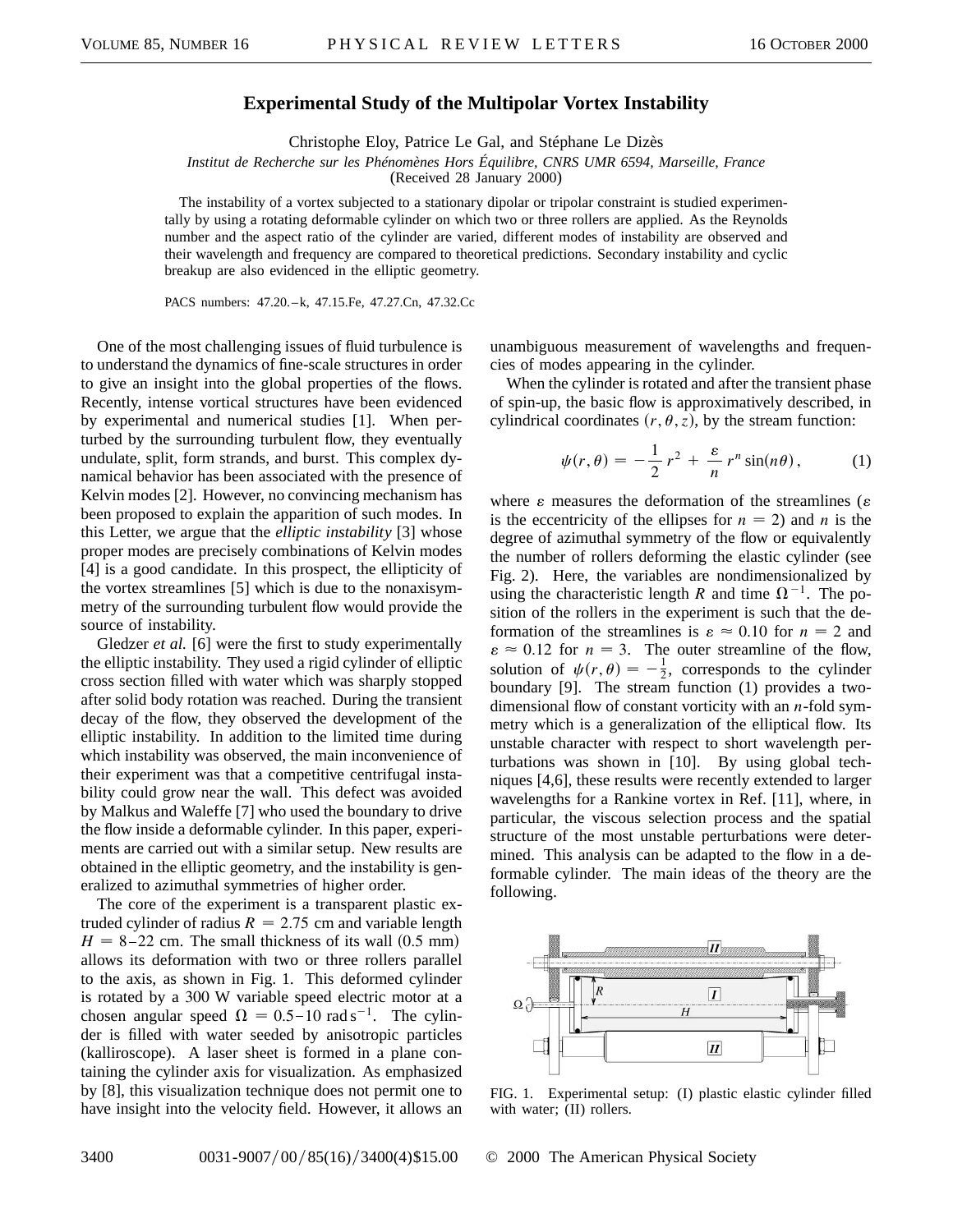

FIG. 2. Streamlines of the flow given by (1), with  $\varepsilon = 0.25$ , and (a)  $n = 2$  and (b)  $n = 3$ .

For axisymmetric flow ( $\varepsilon = 0$ ), Kelvin modes can be superimposed linearly to the basic flow. Their velocity field can be written as  $\mathbf{v}(r, \theta, z, t) = \mathbf{U}(r)e^{i(kz + m\theta - \omega t)},$ with *k* the axial wave number, *m* the azimuthal wave number, and  $\omega$  the frequency. These kelvin modes are marginally stable for an axisymmetric and inviscid flow. In the limit of small deformation  $\varepsilon$ , Kelvin modes still exist. Moreover, two Kelvin modes can resonate if they have same  $k$ , same  $\omega$ , and have azimuthal wave numbers  $m_1$  and  $m_2$ , such that  $m_2 - m_1 = n$ . This resonance can be interpreted as a triad resonance of two Kelvin modes and the intrinsic "mode" of the deformation satisfying  $[k, m, \omega] = [0, n, 0]$ . A calculation of the growth rates shows that all possible resonances are unstable. However, particular combinations of Kelvin modes are significantly more amplified than others. These combinations are named *principal modes* and noted  $(m_1, m_2, i)$ , where *i* is an integer which is an increasing function of the resonant wave number *k*. Frequencies and axial wave numbers of a few principal modes are provided in Table I. For an inviscid flow and an infinite cylinder, all principal modes have approximatively the same growth rate [11]. The selection is mainly due to viscosity which tends to damp the large wave number modes. Contrary to [11], both boundary layer and volume viscous effects are considered in the analysis. Figure 3 plots the theoretical marginal stability curves of all principal modes in the  $(k, Re)$  plane for the elliptic deformation  $(n = 2)$ , where Re is the Reynolds number defined as  $\Omega R^2/\nu$ , with  $\nu$  the kinematic viscosity. This figure shows that all modes are stabilized by viscosity for low Re. Above a critical Reynolds number,  $Re_c = 435$ , the first principal mode  $(-1, 1, 1)$  becomes unstable. For larger Re, other modes of different azimuthal structure and different critical wave numbers *k* can also be destabilized.

TABLE I. Theoretical prediction of frequency  $\omega_{\text{th}}$  and axial wave number  $k_{\text{th}}$  of few principal modes (for inviscid flow and infinite cylinder) compared to experimental measurements  $\omega_{\text{exp}}$ and *k*exp.

| n | Mode         | $\omega_{\text{th}}$ | $\omega_{\rm exp}$ | $k_{\text{th}}$ | $k_{\exp}$ |
|---|--------------|----------------------|--------------------|-----------------|------------|
| 2 | $(-1, 1, 1)$ | 0.000                | 0.00               | 1.579           | 1.6        |
| 2 | $(-1, 1, 2)$ | 0.000                | 0.00               | 3.286           | 3.4        |
| 2 | (1, 3, 1)    | 2.044                | 2.0                | 3.035           | 3.1        |
| 3 | $(-1, 2, 1)$ | 0.656                | 0.65               | 3.674           | 3.7        |
| 3 | (0, 3, 1)    | 1.608                | 1.5                | 5.185           | 5.0        |



FIG. 3. Theoretical marginal stability curve of the elliptic instability for an infinite cylinder and  $\varepsilon = 0.1$ .

For a finite container, the principal modes are stationary waves, constituted by the superposition of two counterpropagative waves. There is an additional constraint due to boundary conditions on the end disks which selects a discrete set of axial wave numbers given by  $k =$  $l \pi R/H$ , *l* being an integer. This constraint discards a large number of modes. The shaded areas in Fig. 7a below show the most unstable mode in the  $(H/R, Re)$ space of experimental control parameters. The mechanism of selection by viscosity and aspect ratio is similar for a triangular deformation (see Fig. 7b).

The experimental observations are the following. In both cases ( $n = 2$  and  $n = 3$ ), when the elastic cylinder is rotated, the fluid is first spun-up. Solid body rotation is



FIG. 4. Four successive images of the flow for  $n = 2$ , Re 5000,  $H/R = 7.96$ , and (a)  $\Omega t = 294$ , solid body rotation; (b)  $\Omega t = 715$ , appearance of mode  $(-1, 1, 1)$ ; (c)  $\Omega t = 943$ , vortex breakup; (d)  $\Omega t = 1113$ , relaminarization.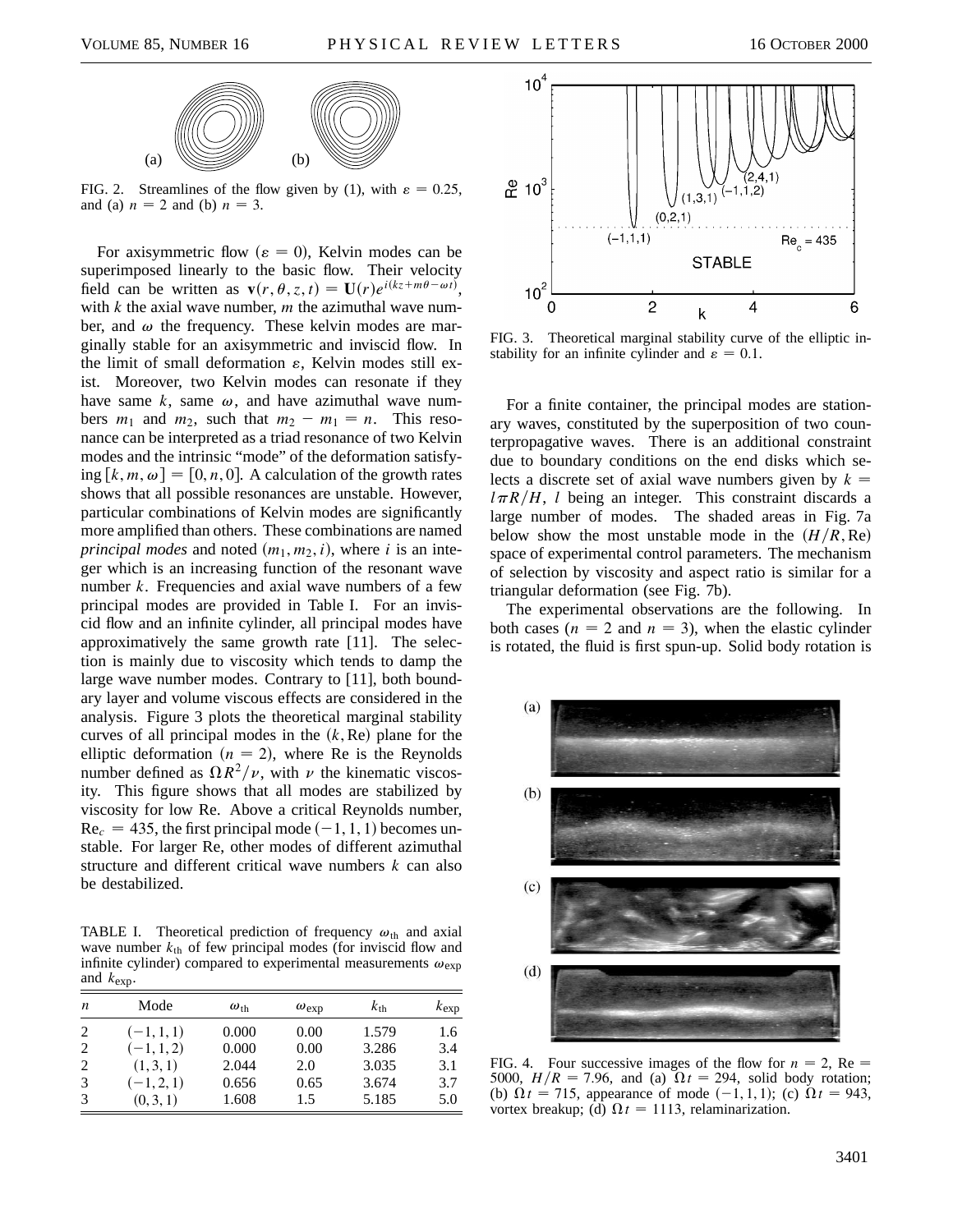reached after a time of order 6 to 25 rotations (Fig. 4a). If Re is above threshold, the multipolar instability develops and a mode appears in the cylinder (Fig. 4b). Since the characteristic time of this growth is at least 10 times larger than the spin-up time, the multipolar instability properties should not be affected by the transient regime. For  $Re \ge 4000$  and for elliptic deformation ( $n = 2$ ), the mode grows until it breaks down into small scales (Fig. 4c). This disordered state is not maintained by the rotation of the cylinder. It eventually evolves back to solid body rotation by a relaminarization process through viscous dissipation of the small scales (Fig. 4d). The reestablishment of solid body rotation allows anew the development of the multipolar instability and so on. A cycle of instability–disorder–relaminarization then takes place, as already reported by Malkus and Waleffe [7]. However, contrary to what they apparently observed, for Re sufficiently close to threshold, the unstable mode grows and reaches a saturation state which remains forever (at least for 1000 rotations).

For these low Reynolds numbers, in agreement with the theory, the aspect ratio of the cylinder can be used to se-



FIG. 5. Visualizations of the flow for  $n = 2$ , Re = 2500, and (a)  $H/R = 7.13$ ; (b) 7.49, (c) 7.96. It corresponds, respectively, to the principal modes  $(1, 3, 1), (-1, 1, 2),$  and  $(-1, 1, 1)$ . The spatiotemporal diagram (d) shows the fast dynamics superimposed to the mode  $(-1, 1, 1)$ . The horizontal line in (c) shows which line has been extracted to construct (d).

lect a preferential mode. This selection process is illustrated in Fig. 5, for  $n = 2$ . Depending on the length of the cylinder, three different modes were observed for the same Reynolds number. Each is characterized by a specific axial wavelength and frequency. Their wavelengths  $\lambda$ are determined by counting the number of identical structures along the cylinder (Figs. 5a–5c):  $H = 3.5\lambda$ , 4 $\lambda$ , and  $2\lambda$ , respectively. Similarly, the mode frequencies are measured from spatiotemporal diagrams (see examples below). Both wavelengths and frequencies are in good agreement with theoretical predictions, as shown in Table I. Note that the primary modes associated with Figs. 5b and 5c are steady. This is in agreement with the prediction for the modes  $(-1, 1, i)$ .

A fast dynamics superimposed to the saturated state  $(-1, 1, 1)$  has also been evidenced. It is likely to be an observation of the secondary instability revealed in [12], which is associated with a triad resonance of the principal mode  $(-1, 1, 1)$  and two modes of azimuthal wave numbers  $m = 2$  and 3. The periodic and pulsing character of this fast dynamics is shown in Fig. 5d where a spatiotemporal diagram is constructed by extracting a horizontal video line in each image of the video sequence. The measured frequency is  $\omega = 2.3\Omega$ , which is very close to the value 2.27 predicted by [12]. It is worth mentioning that, for  $Re \leq 4000$ , we have observed this secondary instability to saturate, without breakup of the vortex.

For triangular deformations of the cylinder, similar experiments have been carried out. For small aspect ratios, two different modes have been evidenced. Figure 6 displays visualizations of the flow and associated spatiotemporal diagrams for  $H/R = 3.4$  and 3.8 and Re = 1200. The measurements of wavelengths and frequencies given in Table I show good agreement with our theoretical



FIG. 6. Visualization of the modes  $(-1, 2, 1)$  (a) and  $(0, 3, 1)$ (b), together with their spatiotemporal diagrams (c, d). The experimental parameters are  $n = 3$ , Re = 1200, and  $H/R = 3.4$ (a) and 3.8 (b).